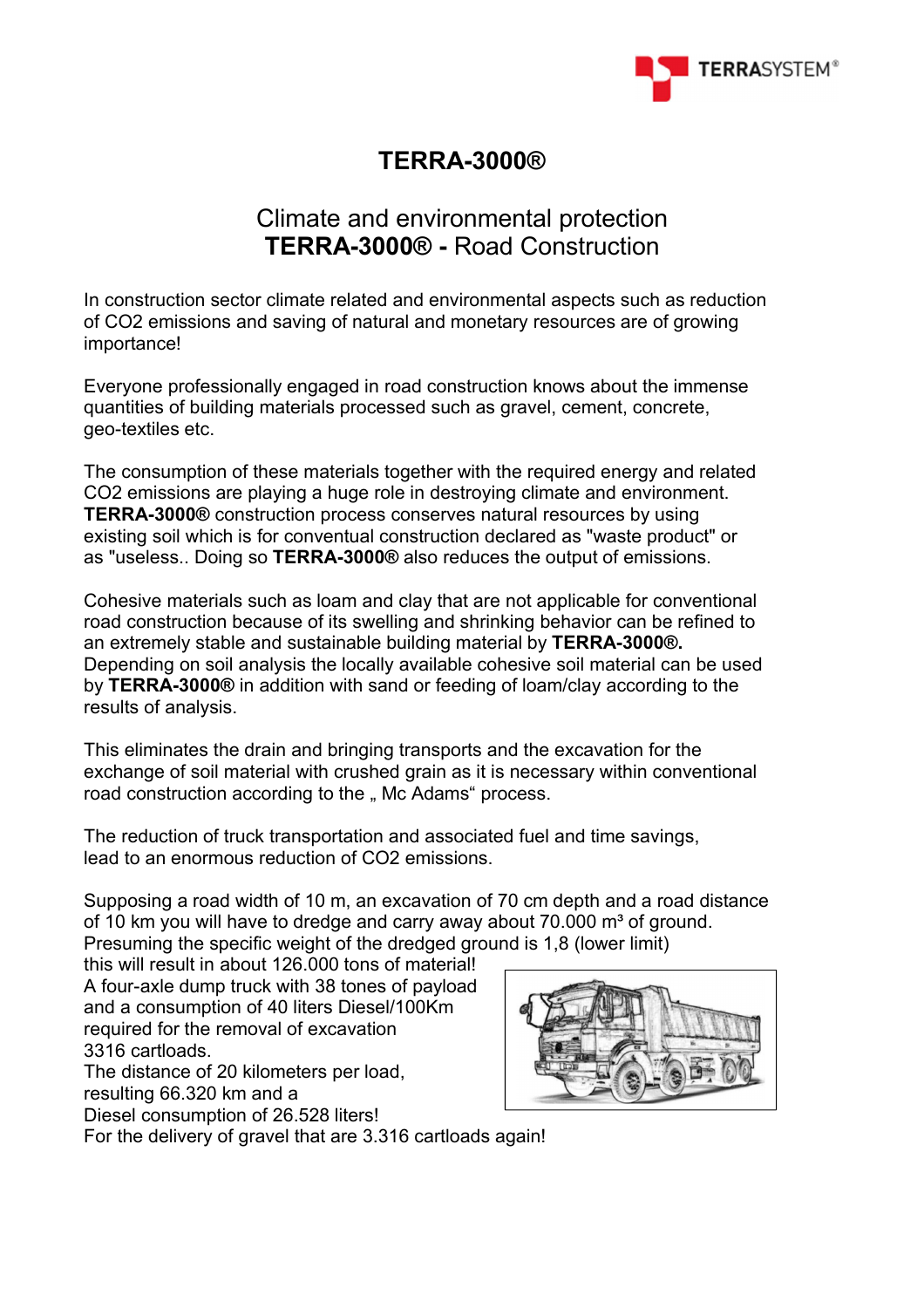

Using **TERRA-3000®** and working with local soil we are able to eliminate

this gigantic complexity.

A huge saving in cost, time and emissions.

The rocks in the local existing soil themselves can be smashed into the required amount of gravel by stone-crusher equipment which is necessary for soil stabilization with **TERRA-3000®.**



This protects another natural resource, or makes locally existing resources available!

## **TERRA-3000® -** contaminated soils

Another aspect in many projects is that contaminated toxic local soils must be deposed in special landfills. To assure pollutants will not be washed out into ground water. This appears to be very expensive!

By treating the soil with **TERRA-3000®** the soil layer becomes agglomerated (made into one piece). This assures that pollutants are not washed out and remain in the layer without detriment to the environment, fixed and immobile!

# **TERRA-3000® - Generate Building Materials (Sieve Scrap)**

Another possibility is to manufacture building materials from so-called "sieve scrap"-waste materials from quarries and clay pits which contain cohesive material (loam/clay) and gravel.

In most cases, these materials are deposited on huge mining waste heaps and are assumed largely worthless for the construction industry.

**TERRA-3000®** is able to produce a high-quality building material from this sievescrap.

This may contribute to the resources, time, emissions and money- savings and therefore enabling us to protect our environment!

Building material the central mixing processes with **TERRA-3000®**

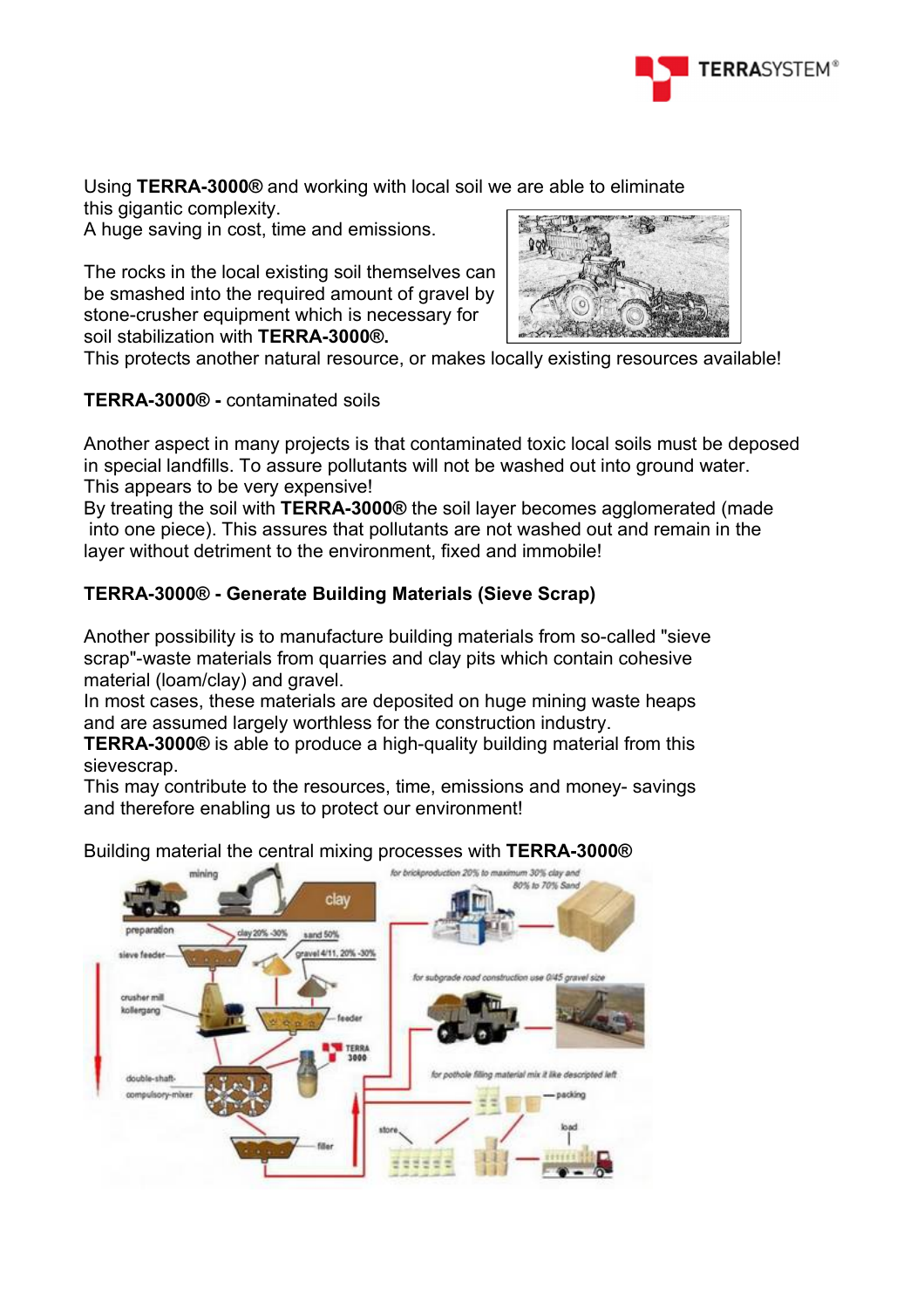

Where the locally available earth & soil material is composed unfavorably for the **TERRA-3000®** a central mixing processes may be used.

At first glance this process seems very complicated.

But it holds some very serious advantages in terms!

Existing overburden material or soil materials, that only in certain zones appears, can thus optimally and easily to a consistent quality building materials are mixed together.

The thus-produced building material will be coated by a paver on the stable Mature soil and can be directly highly compressed.

Through the resulting subgrade, the water can derived from the later finished road. This is a very important aspect which should be in principle used at every Road construction!

Furthermore, this method saves time, because the breaking of the gravel, the application of **TERRA-3000®** and the mixing process at the local site is completely eliminated.

A continuous, rapid construction and a high-quality effect is the result.

#### **TERRA-3000®** - Our partners

The successful introduction of an innovative and groundbreaking technology in a large scope depends on the serious attitude of all partners involved.

When everyone involved shows commitment to the technology and enthusiasm and professional behavior, alongside the most common goal of making it one profitable business guarantees an overall success.

We are always interested in the practical application of **TERRA-3000®,** if we receive serious suggestions so that we can ensure continuous improvement and reliable solutions!